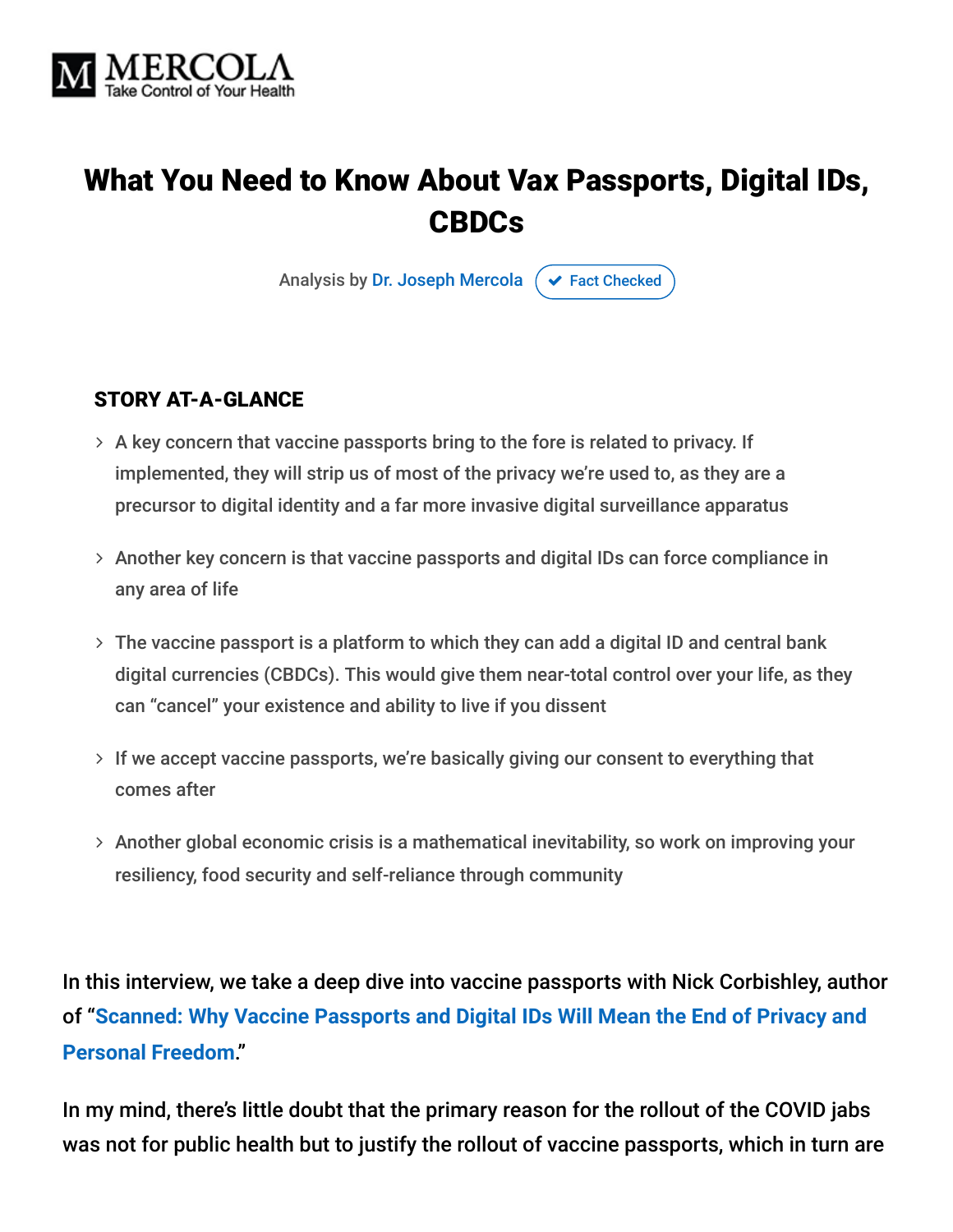just the first iteration of a much broader mechanism to surveil, track, manipulate and control the population of the world.

Corbishley has been a journalist, writing about politics, finance and privacy issues for the past decade. While based in Barcelona, Spain, he's been contributing to two U.S. blogs since 2013.

*"Israel was the first democratic country to launch digital IDs, in February, 2021, and when I started to see what was going on there, I began to get very concerned,"* Corbishley says. *"I wrote an article in April 2021, raising my concerns about the risks these vaccine passports posed.*

*Then, little by little, I began to see what's happening in Europe. I began to see what was happening in Italy, in France, when the so called Green Pass was launched in June. This was a document that was supposed to be created to enable travel between countries in Europe.*

*Very quickly, it began to be used to control access to public services, access to public places within one's own country. We were beginning to see restrictions that we'd never seen in our lifetime.*

*So, I began to write more and more and this brought me to the attention of the Vermont-based publisher, Chelsea Green. We had some conversations and we decided that there was an opportunity to write about something that everybody should know about. Even at this stage. It's not being talked about anywhere near as much as it should be."*

### Two Key Concerns

One of the primary concerns vaccine passports bring to the fore is related to privacy. If implemented, they will strip us of most of the privacy we're used to. It's quite clear that they are a precursor to digital identity and a far more invasive type of digital surveillance apparatus.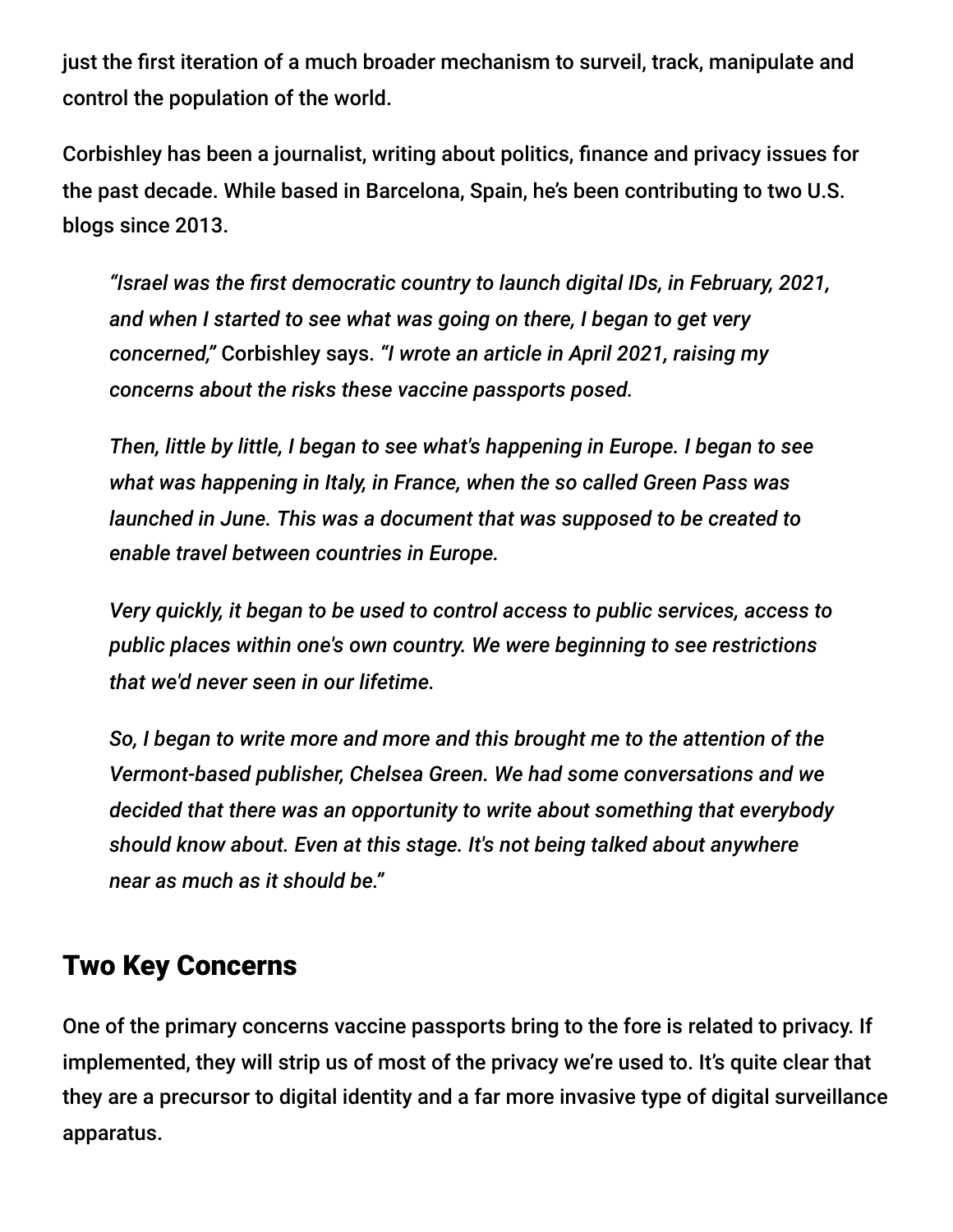*"The passports essentially function as a gateway to allow government to herd us into a totally new reality where our actions, our movements, our thoughts, our behavior are tracked and surveilled,"* Corbishley says.

But it's not just about surveillance. It's also about forcing compliance, and that's the second key concern.

*"If we've learned one thing about the vaccine passport, this is about changing the way we relate to government, and it's about changing the way government relates to us, the governed.*

*If you do not do exactly what the government says going forward, whether that is putting one jab inside your arm, whether is putting two jabs inside your arm, or however many jabs inside your arm, you will be deactivated. You will not be able to access the most basic services and the sort of places that we need to be able to participate in society and economy."*

#### Surveillance on Steroids

Of course, we've been under surveillance for many years already. All Google-related technologies are tracking and surveillance technologies. Our cell phones track and surveil us. Ditto for Facebook and other social media platforms. They're all harvesting personal information and keeping tabs on everyone's whereabouts.

We also know these technologies have been used to influence and manipulate people's thoughts, beliefs and behavior. Up until now, however, all of that manipulation has been covert. The system that's being erected now is unique and new in that the forced compliance will be, in many cases, overt  $-$  blatant and indisputable, as punishment will be tied to things like your personal finances and travel privileges.

Clearly, the vaccine passport is a platform to which they can add central bank digital currencies (CBDCs). So, as an example, the government could put out a political narrative, and if you vocalize disagreement, there goes access to your bank account. Or your travel privileges. Or your loan application.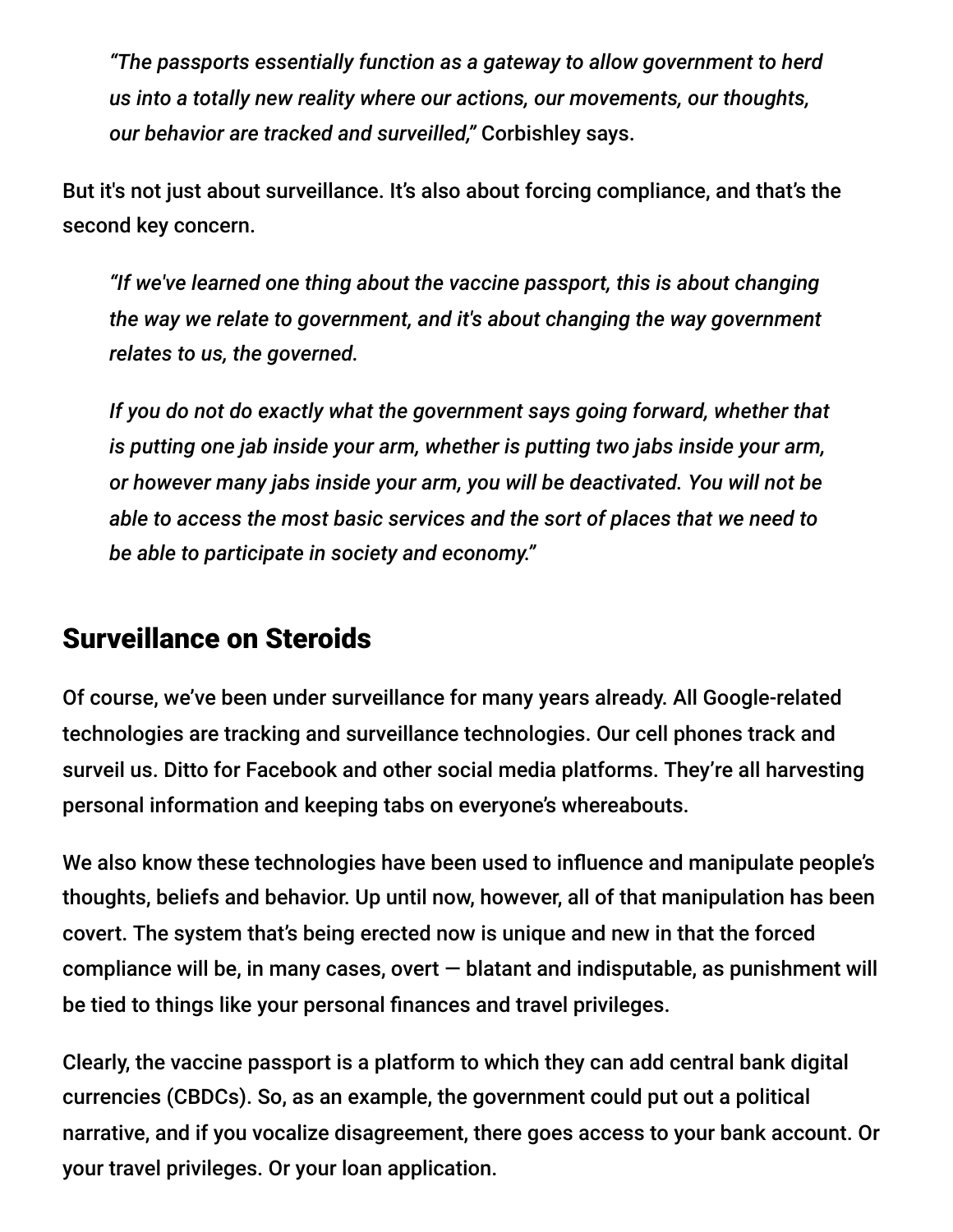With Google-based smart homes, it's not even impossible to foresee a future in which you could simply be locked inside your home if you were to be labeled a dissenter. Or locked out of your home. Or they could shut off your utilities.

The possibilities to punish dissenters are endless when everyone and every THING is digitally identifiable, trackable and wirelessly connected. With a single keystroke, someone you don't know can shut down your life, rendering you homeless and helpless.

Chances are, there won't even be a live person anywhere for you to contact with your grievances. Much of the system will be run by artificial intelligence and various algorithms. It's important to realize that if we accept vaccine passports, we're basically giving our consent to everything that comes after, Corbishley warns. We're accepting that this is our future.

## Why We Must Reject Digital IDs and CBDCs

We must also remain alert to the rollout of other control mechanisms that are just as problematic as the vaccine passports, especially digital IDs and CBDCs, but also any number of other digital and biometric controls. As explained by Corbishley:

*"Right now, in Canada, we've got the premier of Ontario saying that they are going to withdraw the vaccine passports. We've got Alberta saying it's going to withdraw the vaccine passports.*

*This is the message we're getting from all over the Western world. It's like, 'It's time to take a step back. We are now going to let you live your life. We're going to let some kind of normality return.'*

*You're seeing Scandinavia talking about doing away with vaccine passports altogether. So, it's interesting to see some countries using that language. But I think you have to be very careful because as they're talking about doing this, they're ushering in digital identity systems, which are going to be on a much grander scale than the vaccine passports ...*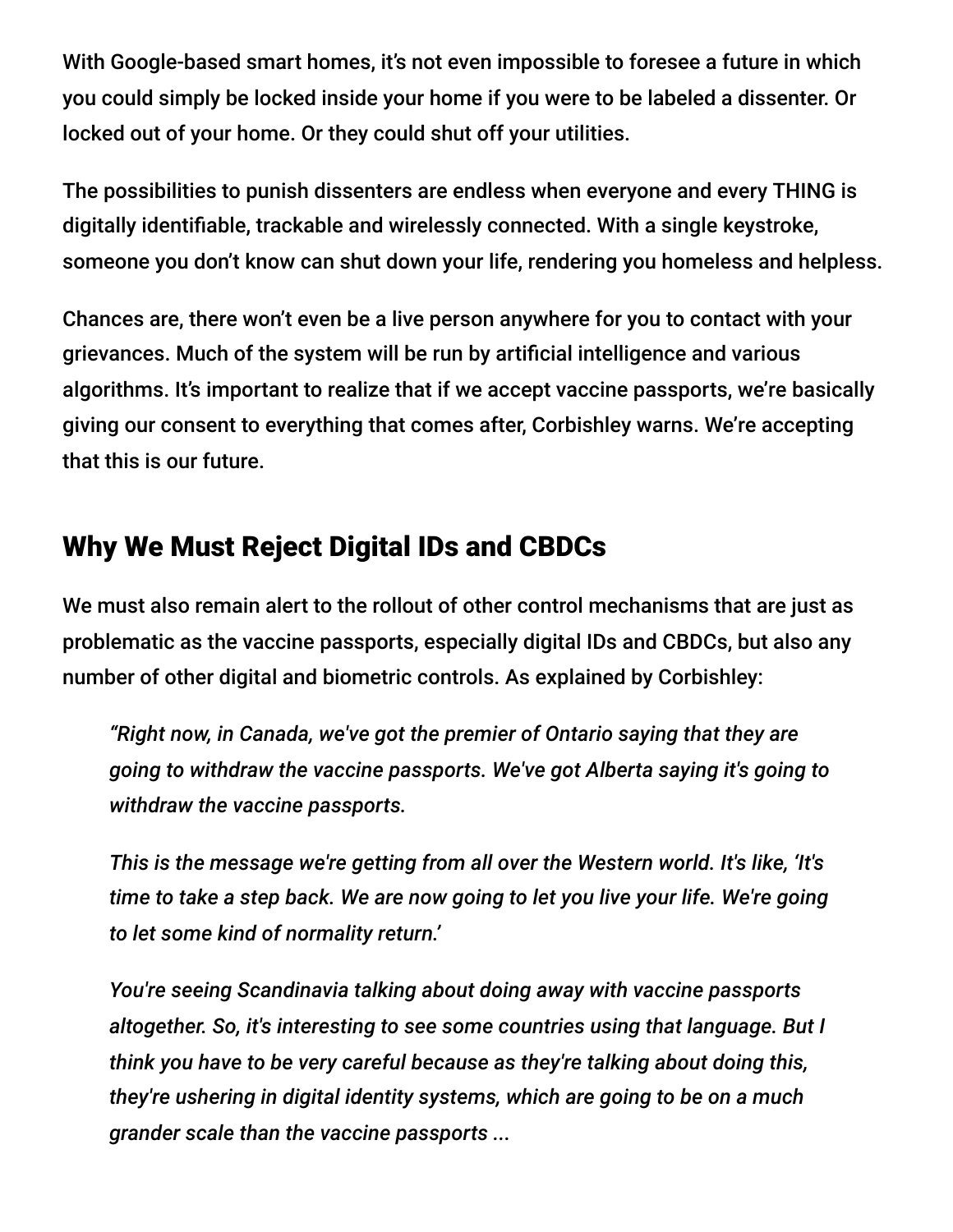*They are instituting digital identity that is going to allow not just this kind of control of your vaccine status, but control of your tax records, control of your employment records ... And they will include ... your vaccine status. So, it's extremely disingenuous. I think they are misleading their populations in a very dark way ...*

*All of these things are happening, but the ultimate step is probably the central bank digital currencies, which are likely to come on board in the next three to five years.*

*The chairman of the Bank of International Settlements, Agustín Carstens, who used to be the chairman of the Bank of Mexico, openly said that the wonderful thing about central bank digital currencies is that it allows them to track everything you do.*

*What he didn't say is that it allows them to deactivate an account. It allows them to stop people from being able to transact. They didn't go that far. But he said that this is so different from cash. So yeah, people are not realizing just how this control grid is being built, little by little, piece by piece, but they need to start paying attention before it's too late."*

#### They're Building a Social Credit System

By now, many are familiar with the social credit system in China, or have at least heard of it. How does this system compare or relate to vaccine passports and digital IDs?

*"I think that the social credit system in China is, to a certain extent, a template. It's where governments probably want to go. They would like to be able to use the new technologies we have to nudge people into the right sorts of behaviors without having to use more overt punishment.*

*You can either reward people for doing the right sort of things, or you can give them a little digital spank every now and then when they're doing the wrong sort of things. I think that that is where China is leading the way.*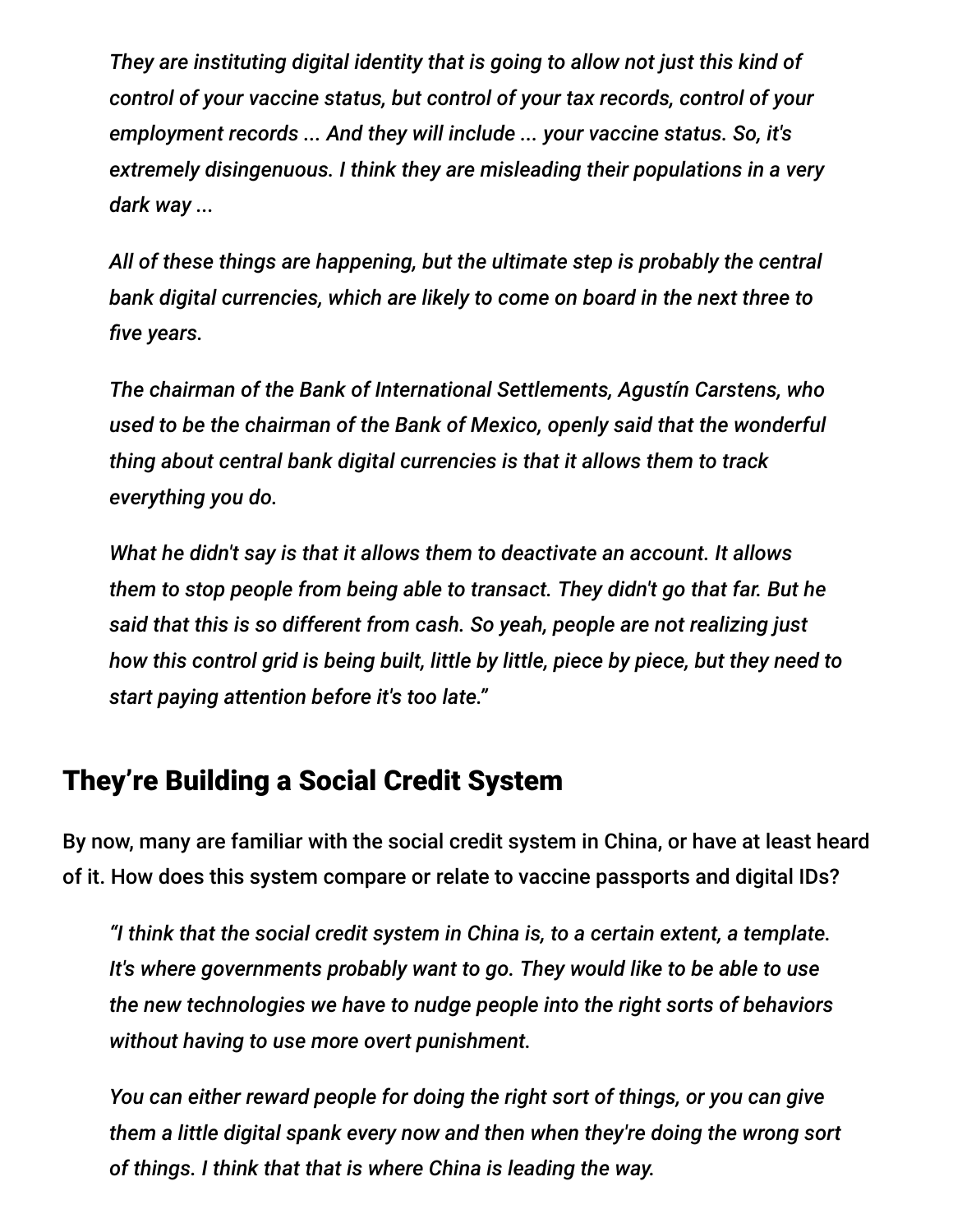*Ironically, in the research I did for my book, I found that while China's ambitions with the credit social credit system are essentially unfettered — they want total control — they're not there yet.*

*They're still running quite a few pilot schemes. So, it depends where you are in China, the extent to which you are exposed to this kind of system, where you're getting points for good behavior and where you're getting points deducted for bad behavior.*

*But the template is there. You've also got companies like Ant Financial and Tencent. These are the equivalents of Google, Facebook, whatever, that are running their own social credits schemes within their own little universe. So, it's a very complex situation in China. It's not as complete as some might believe, but the intention, the ambition, is huge.*

*I would say that we are definitely seeing examples of this beginning to feed through into the West. We're seeing banks talk about using our social media behavior to determine our credit score, which is very similar to what they're doing in China. There's clearly the means, and there's clearly a desire to push in that direction."*

### Unity Is the Challenge of Our Lifetime

The challenge we now face is that, to have any chance of preventing this control grid, we need to be unified. The problem is, many simply aren't able to see the dangers. Most people under the age of 30 are used to doing just about everything on their phones, and the convenience of digital IDs and digital banking is alluring.

Organizations such as the World Economic Forum and many of the central banks that are pushing the rollout of this control grid can also make it impossible or nearimpossible to live without a digital ID and CBDCs. Already, we've seen leaders saying, out loud, that their goal is to make life as difficult and inconvenient as possible for anyone without a vaccine passport. They'll do the same for digital IDs and CBDCs.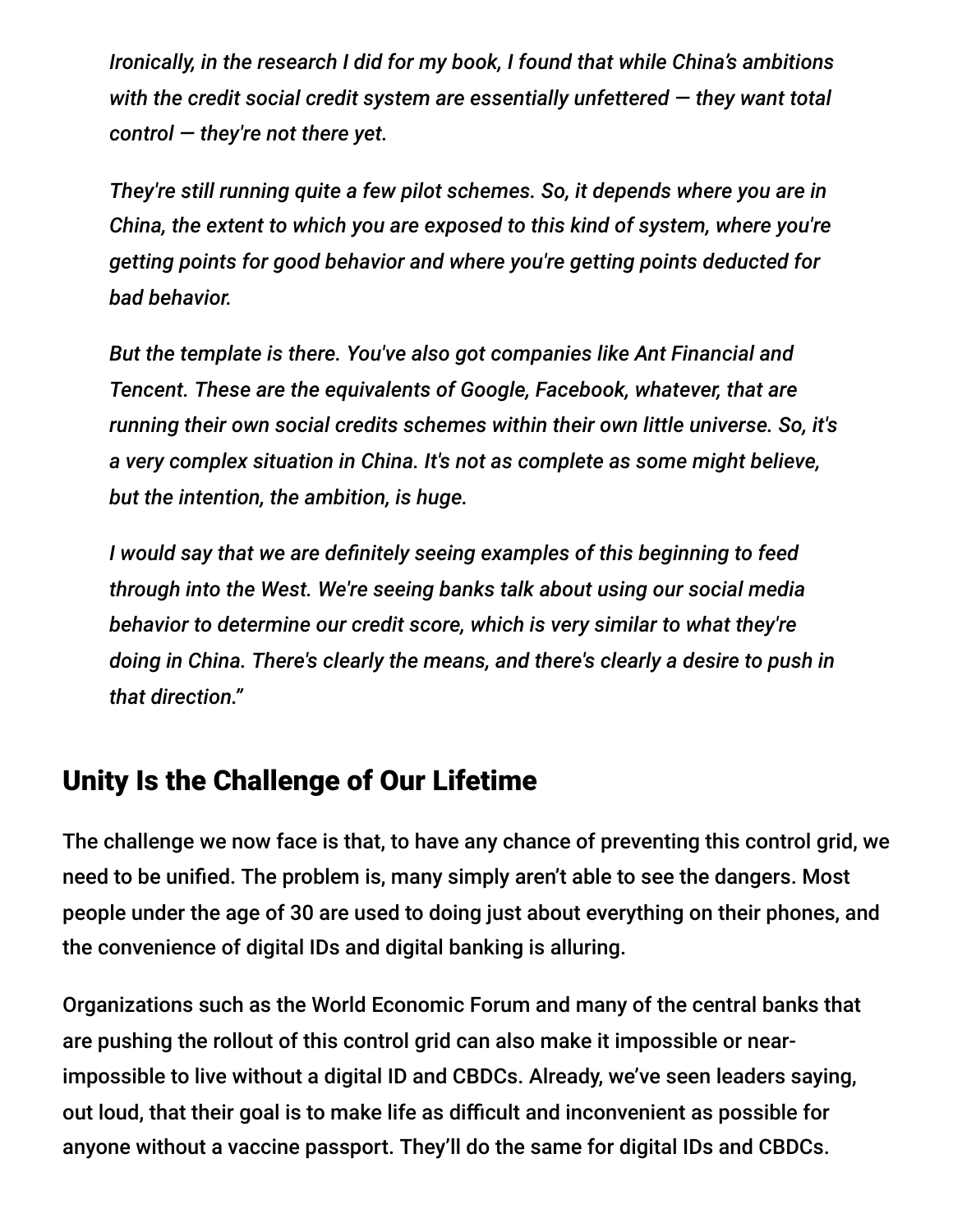*"One of the best examples is Italy,"* Corbishley says. *"If you want to see a country that has really gone into sixth gear with the vaccine passports, it's Italy. They've said, 'Look, if you don't have this document, you cannot work. You cannot get on a bus and go across town. You cannot get on the metro. You cannot access retail premises apart from supermarkets, pharmacies, petrol stations and pet stores.'*

*You have basically closed down, narrowed down the existence to such a limited one that most people end up just saying, 'OK, let's do it. I don't have an alternative. I'm not going to survive this way.'*

*If you have a mortgage and your finances are already tight, and your government is telling you, you're not going to be able to work, most people crumble, and so they're able to do it ...*

*A journalist in Canada was talking about the truckers, the Freedom Convoy. He was saying, 'These guys don't represent Canadians; 90% of Canadians have taken the vaccine and they're all perfectly happy with the restrictions, the mandates.' It's like, how do you know how many of those 90% actually took the vaccine because they had no choice? It was a very disingenuous argument."*

#### How to Prepare for the Inevitable

While the situation is bleak and dire, Corbishley doesn't believe vaccine passports, digital IDs and CBDCs are inevitable. "I think we're in the midst of a major battle," he says.

**<sup>66</sup>** I think there will be this creation of a parallel<br> **Community** a parallel society where people are **community, a parallel society, where people are able to function. We're seeing signs of bartering beginning to take place within a community like that in Italy. They are surviving as best they can — and we're talking**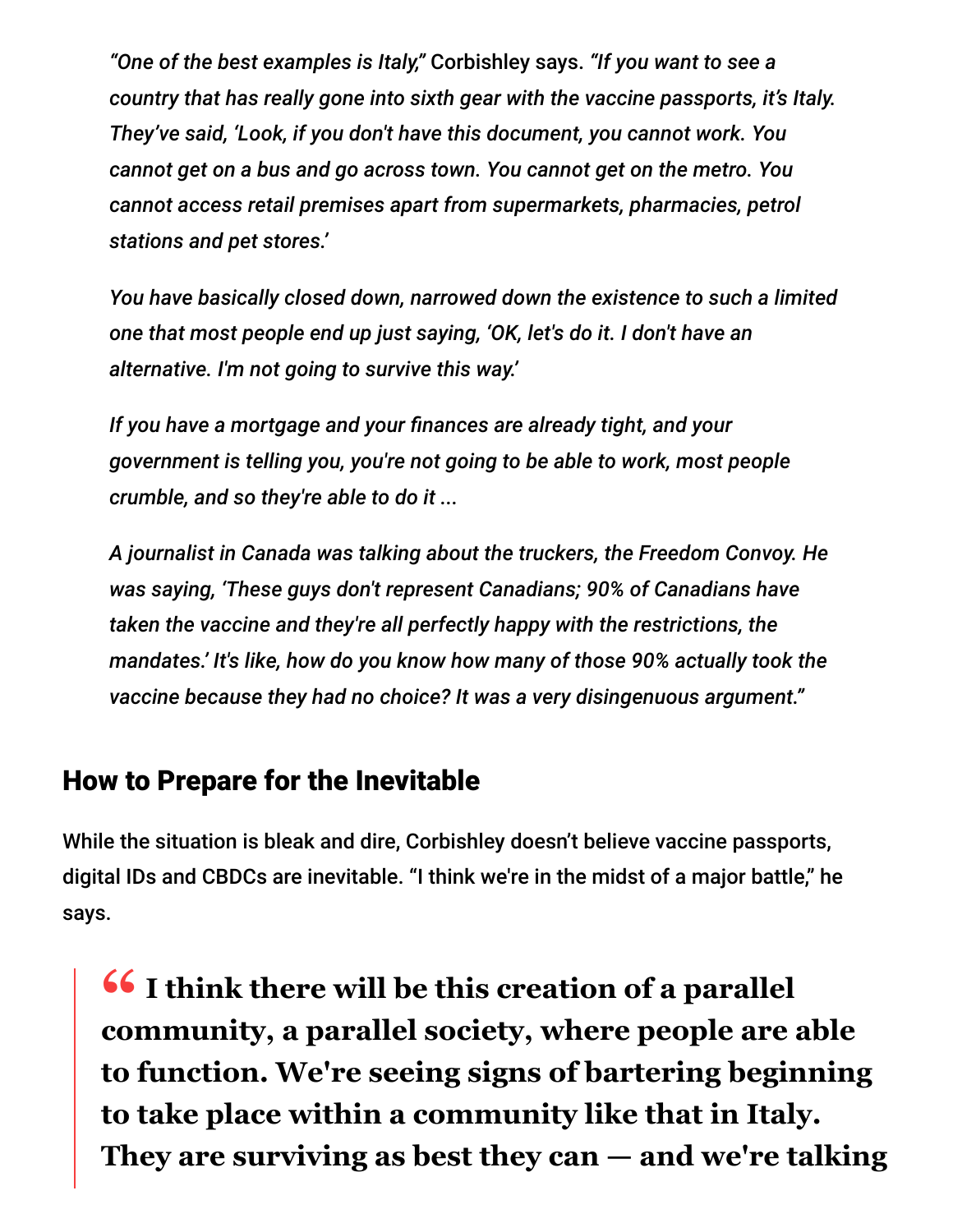# **about millions of people who haven't crumbled. They've not given way yet. ~ Nick Corbishley"**

The question is, how can we win when all the cards seem stacked against us?

*"I think that we have to, No. 1, inform as many people as possible. That's why I wrote the book. I wrote the book hoping to reach people who maybe had been vaccinated, but were beginning to have certain doubts, people who were on the fence.*

*I mean, I know plenty of people who have had two shots, who are wary about having a third one. I know plenty of people who have had two shots, have had Omicron, and they're now thinking, 'Why the heck am I having to take a third shot?' People are beginning to question this.*

*I think that we are in the midst of what can only be described as an existential battle. If we lose this battle, it can be very difficult, as individuals, to protect ourselves because the degree of control they will have over us is going to be huge.*

*I think there will be this creation of a parallel community, a parallel society, where people are able to function. We're seeing signs of bartering beginning to take place within a community like that in Italy. They are surviving as best they can — and we're talking about millions of people who haven't crumbled. They've not given way yet.*

*That gives me a certain amount of hope. I think the fact that people have grown tired of the restrictions means that government is having to, to a certain extent, reconsider, but at the same time, they are pushing through digital IDs.*

*I think this is what is really important for people to understand. While they're saying, 'We are going to abandon the vaccine passports,' in most countries where they're saying this, that is not the case. In the U.K., they've not done that.*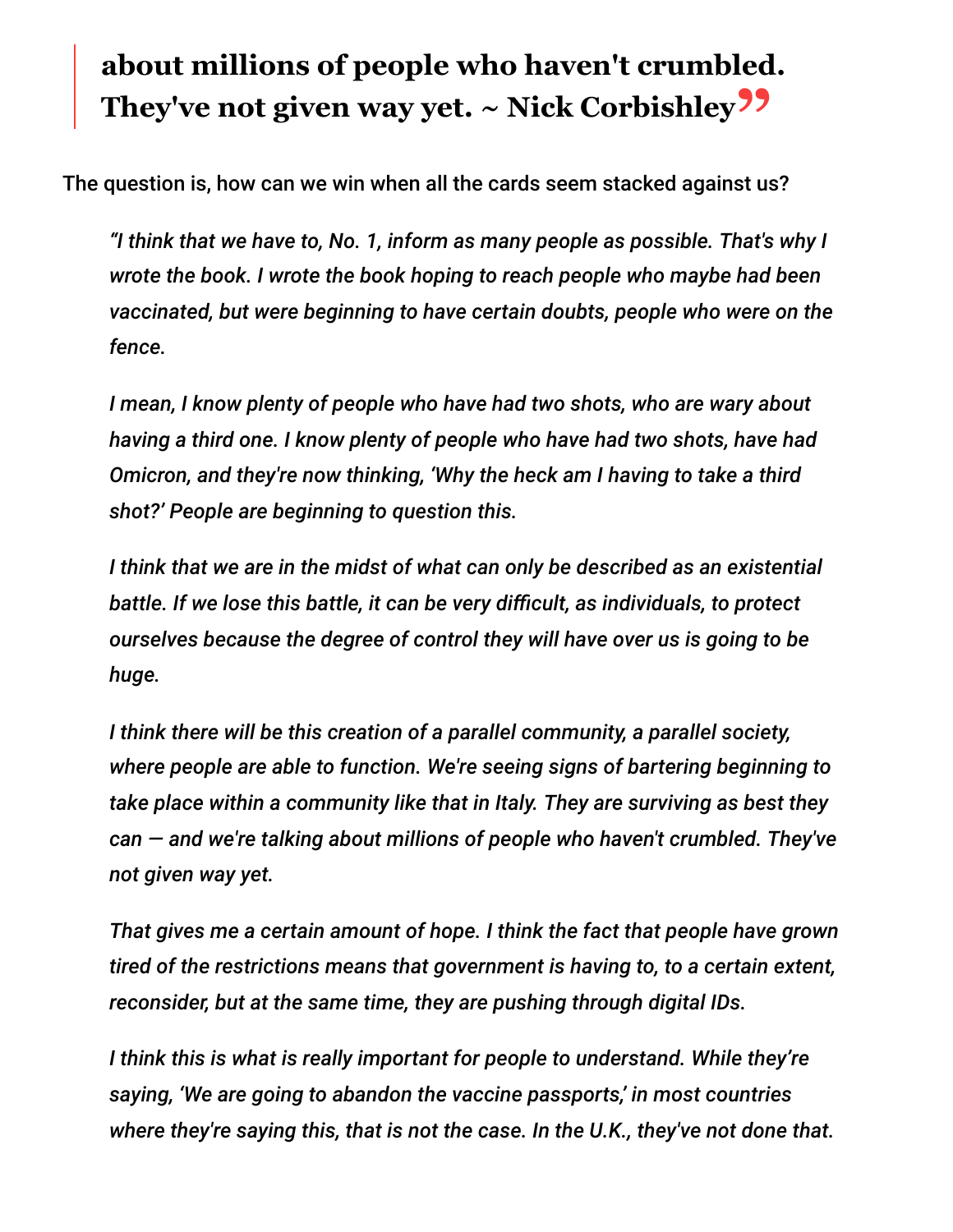*They have simply shifted from a mandatory vaccine passport to a voluntary vaccine passport.*

*You've got vaccine passports very much in use for international travel. So, if you're British, you want to travel to mainland Europe, if you've not got your vaccine passport, you're not going to be able to go mainland. It's the same if you're European and want to go to the U.S.*

*So, there is so much happening it's hard to keep track. That is coming from somebody who spends most of his day trying to keep track of these things. If you are just someone who is working a 9-to-5 job and you get home and you've got three kids to look after, it's going to be much harder to keep abreast of these developments.*

*I have a certain amount of hope that they haven't won yet. But it's an immense amount of power they have. We are talking about organizations like the World Economic Forum, which represents hundreds of the most powerful companies on the planet. We're talking about the most powerful governments on the planet.*

*So, it's going to be a huge battle, and they've got most of the advantages in this battle. But I do think that what's happening in Canada suggests a resistance can be formed. I think that resistance is growing in Germany. It's certainly growing in Austria. The government is beginning to have second thoughts about the vaccine mandate."*

### Expect Economic Collapse

There are also the growing economic risks, globally, to consider. The central banks around the world have painted themselves into a corner and they can't get out. We are almost certain to see another financial crisis. It's only a matter of when.

There is already clear evidence we are in the early stages of economic collapse, and that's a parallel issue that needs to be taken into consideration when trying to predict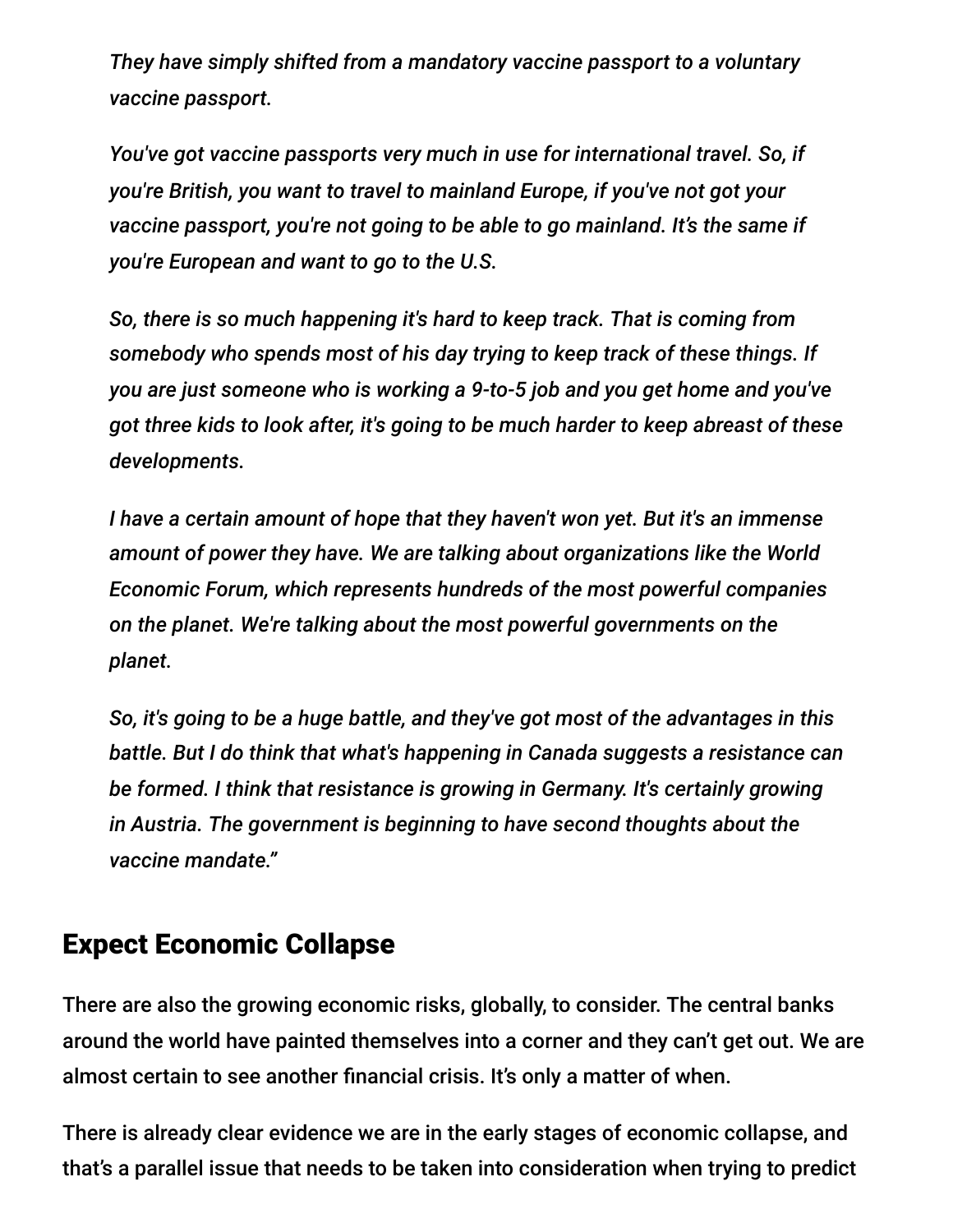what might happen with digital IDs and CBDCs, as they're all connected. To prepare for an inevitable economic collapse, I would suggest focusing on improving your resiliency on a local level.

For example, make sure you have access to water supplies other than your tap, grow your own food and develop relationships with other local growers and farmers to build your food security.

These are very basic things that can save your life when everything collapses and your dollar, drachma or euro becomes fit for use as toilet paper. Having food, water, shelter and community makes you far more resistant to tyranny because if you don't have these things, you need the government to provide them for you.

*"I think the community is essential,"* Corbishley says. *"Having people who are of a similar mindset, of a similar worldview, people you can definitely count upon ...*

*Resilience is going to be very tough. As a result of the lockdowns, small businesses are in serious straits. They've had to take on huge amounts of debt just to weather the lockdowns … There's no doubt that large companies have much easier access to cheap debt than small companies ...*

*This is tragic because small businesses are a fundamental cornerstone of the community. They're a fundamental part of the global economy and, even more important than that, small businesses are run by independent people. If we begin to see a massive culling of small businesses, then we are going to see less independence and more dependence. So, that is one area which deeply concerns me ...*

*I think the most important thing, and the hardest thing, is to maintain your humanity. I think that is fundamental and that is why having a community around you that you love and that loves you is absolutely essential to surviving this. I don't think you can be an island and get through what's coming.*